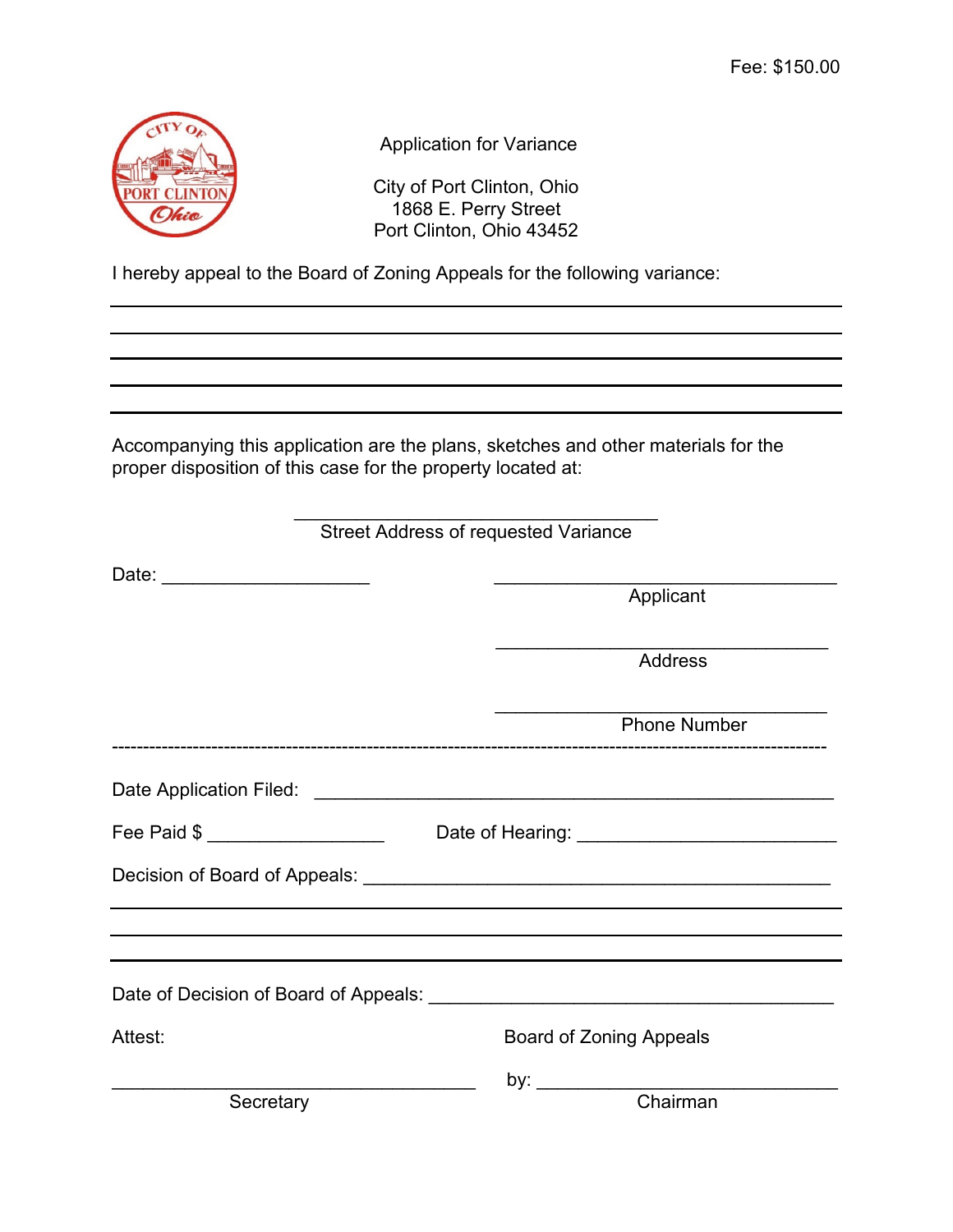#### CITY OF PORT CLINTON PLANNING COMMISSION USE VARIANCE FINDINGS OF FACT

The factors or standards to be considered and weighed for an area variance include, but are not limited to the following:

1. The property in question [has/has no] other economically viable uses which are permitted in the zoning district without the variance.

 $\_$  , and the set of the set of the set of the set of the set of the set of the set of the set of the set of the set of the set of the set of the set of the set of the set of the set of the set of the set of the set of th  $\mathcal{L}_\text{max}$  $\mathcal{L}_\mathcal{L} = \{ \mathcal{L}_\mathcal{L} = \{ \mathcal{L}_\mathcal{L} = \{ \mathcal{L}_\mathcal{L} = \{ \mathcal{L}_\mathcal{L} = \{ \mathcal{L}_\mathcal{L} = \{ \mathcal{L}_\mathcal{L} = \{ \mathcal{L}_\mathcal{L} = \{ \mathcal{L}_\mathcal{L} = \{ \mathcal{L}_\mathcal{L} = \{ \mathcal{L}_\mathcal{L} = \{ \mathcal{L}_\mathcal{L} = \{ \mathcal{L}_\mathcal{L} = \{ \mathcal{L}_\mathcal{L} = \{ \mathcal{L}_\mathcal{$  $\Box$ 

 $\_$  , and the set of the set of the set of the set of the set of the set of the set of the set of the set of the set of the set of the set of the set of the set of the set of the set of the set of the set of the set of th  $\mathcal{L}_\text{max}$ \_\_\_\_\_\_\_\_\_\_\_\_\_\_\_\_\_\_\_\_\_\_\_\_\_\_\_\_\_\_\_\_\_\_\_\_\_\_\_\_\_\_\_\_\_\_\_\_\_\_\_\_\_\_\_\_\_\_\_\_\_\_\_\_\_\_\_\_\_\_\_\_\_\_\_\_\_\_

 $\_$  , and the set of the set of the set of the set of the set of the set of the set of the set of the set of the set of the set of the set of the set of the set of the set of the set of the set of the set of the set of th  $\mathcal{L}_\mathcal{L} = \{ \mathcal{L}_\mathcal{L} = \{ \mathcal{L}_\mathcal{L} = \{ \mathcal{L}_\mathcal{L} = \{ \mathcal{L}_\mathcal{L} = \{ \mathcal{L}_\mathcal{L} = \{ \mathcal{L}_\mathcal{L} = \{ \mathcal{L}_\mathcal{L} = \{ \mathcal{L}_\mathcal{L} = \{ \mathcal{L}_\mathcal{L} = \{ \mathcal{L}_\mathcal{L} = \{ \mathcal{L}_\mathcal{L} = \{ \mathcal{L}_\mathcal{L} = \{ \mathcal{L}_\mathcal{L} = \{ \mathcal{L}_\mathcal{$  $\mathcal{L}_\mathcal{L} = \{ \mathcal{L}_\mathcal{L} = \{ \mathcal{L}_\mathcal{L} = \{ \mathcal{L}_\mathcal{L} = \{ \mathcal{L}_\mathcal{L} = \{ \mathcal{L}_\mathcal{L} = \{ \mathcal{L}_\mathcal{L} = \{ \mathcal{L}_\mathcal{L} = \{ \mathcal{L}_\mathcal{L} = \{ \mathcal{L}_\mathcal{L} = \{ \mathcal{L}_\mathcal{L} = \{ \mathcal{L}_\mathcal{L} = \{ \mathcal{L}_\mathcal{L} = \{ \mathcal{L}_\mathcal{L} = \{ \mathcal{L}_\mathcal{$  $\_$  , and the set of the set of the set of the set of the set of the set of the set of the set of the set of the set of the set of the set of the set of the set of the set of the set of the set of the set of the set of th

\_\_\_\_\_\_\_\_\_\_\_\_\_\_\_\_\_\_\_\_\_\_\_\_\_\_\_\_\_\_\_\_\_\_\_\_\_\_\_\_\_\_\_\_\_\_\_\_\_\_\_\_\_\_\_\_\_\_\_\_\_\_\_\_\_\_\_\_\_\_\_\_\_\_\_\_\_\_

\_\_\_\_\_\_\_\_\_\_\_\_\_\_\_\_\_\_\_\_\_\_\_\_\_\_\_\_\_\_\_\_\_\_\_\_\_\_\_\_\_\_\_\_\_\_\_\_\_\_\_\_\_\_\_\_\_\_\_\_\_\_\_\_\_\_\_\_\_\_\_\_\_\_\_\_\_\_  $\mathcal{L}_\mathcal{L} = \{ \mathcal{L}_\mathcal{L} = \{ \mathcal{L}_\mathcal{L} = \{ \mathcal{L}_\mathcal{L} = \{ \mathcal{L}_\mathcal{L} = \{ \mathcal{L}_\mathcal{L} = \{ \mathcal{L}_\mathcal{L} = \{ \mathcal{L}_\mathcal{L} = \{ \mathcal{L}_\mathcal{L} = \{ \mathcal{L}_\mathcal{L} = \{ \mathcal{L}_\mathcal{L} = \{ \mathcal{L}_\mathcal{L} = \{ \mathcal{L}_\mathcal{L} = \{ \mathcal{L}_\mathcal{L} = \{ \mathcal{L}_\mathcal{$  $\mathcal{L}_\mathcal{L} = \{ \mathcal{L}_\mathcal{L} = \{ \mathcal{L}_\mathcal{L} = \{ \mathcal{L}_\mathcal{L} = \{ \mathcal{L}_\mathcal{L} = \{ \mathcal{L}_\mathcal{L} = \{ \mathcal{L}_\mathcal{L} = \{ \mathcal{L}_\mathcal{L} = \{ \mathcal{L}_\mathcal{L} = \{ \mathcal{L}_\mathcal{L} = \{ \mathcal{L}_\mathcal{L} = \{ \mathcal{L}_\mathcal{L} = \{ \mathcal{L}_\mathcal{L} = \{ \mathcal{L}_\mathcal{L} = \{ \mathcal{L}_\mathcal{$ 

\_\_\_\_\_\_\_\_\_\_\_\_\_\_\_\_\_\_\_\_\_\_\_\_\_\_\_\_\_\_\_\_\_\_\_\_\_\_\_\_\_\_\_\_\_\_\_\_\_\_\_\_\_\_\_\_\_\_\_\_\_\_\_\_\_\_\_\_\_\_\_\_\_\_\_\_\_\_

 $\ldots$  . The contribution of the contribution of the contribution of the contribution of the contribution of the contribution of the contribution of the contribution of the contribution of the contribution of the contribut

- 2. Whether variance sought [is/is not] the minimum which will afford relief to the applicant.
- 3. The essential character of the neighborhood [would/would not] be substantially altered and/or adjoining properties [would/would not] suffer interference with their proper future development and rights as a result of the variance because
- 4. The variance [would/would not] adversely affect the delivery of governmental services (for example: water, sewer, garbage, etc.).

5. The hardship condition [is/is not] created by actions of the applicant.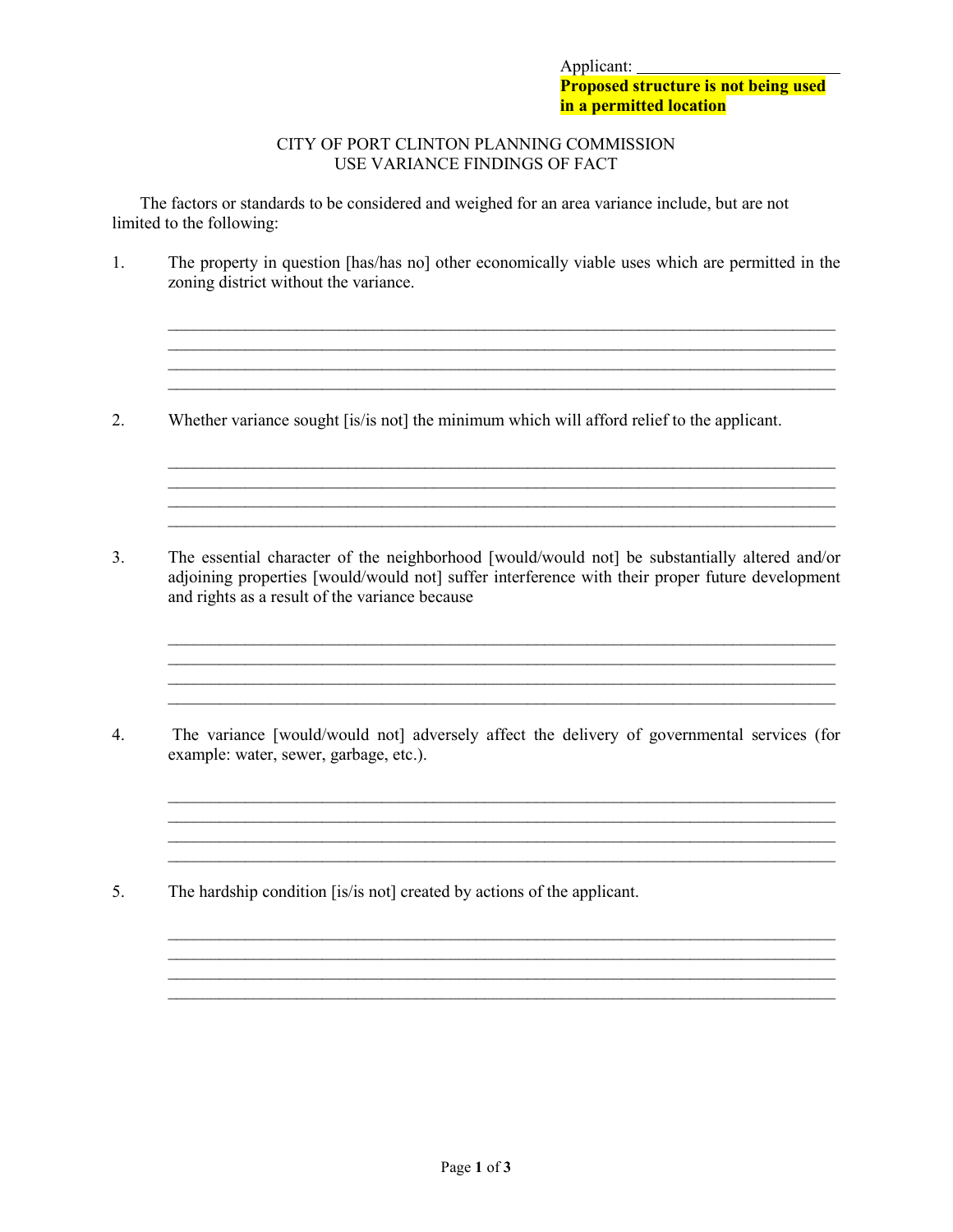## Applicant: **Proposed structure is not being used in a permitted location**

| 6.  | The property in question [has/has no] unique or exceptional circumstances or conditions such as<br>[topographical conditions/geological conditions/type of adjoining development(s) other                                                                                             |
|-----|---------------------------------------------------------------------------------------------------------------------------------------------------------------------------------------------------------------------------------------------------------------------------------------|
|     | similar circumstances prevail.                                                                                                                                                                                                                                                        |
| 7.  | <u> 1989 - Johann Barbara, markazar margolaria (h. 1989).</u><br>The purpose, intent and objectives of the Zoning Code [would/would not] be observed and the<br>public health, safety or general welfare [would/would not] be adversely affected by granting the<br>variance because: |
|     | <b>DECISION</b>                                                                                                                                                                                                                                                                       |
|     |                                                                                                                                                                                                                                                                                       |
|     |                                                                                                                                                                                                                                                                                       |
|     |                                                                                                                                                                                                                                                                                       |
|     |                                                                                                                                                                                                                                                                                       |
|     | It is therefore the decision of the City of Port Clinton Planning Commission that this area variance petition<br>is approved/denied.                                                                                                                                                  |
|     | Adopted this _______ day of _____________, 20__.                                                                                                                                                                                                                                      |
| By: | By:                                                                                                                                                                                                                                                                                   |
| By: | By:                                                                                                                                                                                                                                                                                   |
| By: | By:                                                                                                                                                                                                                                                                                   |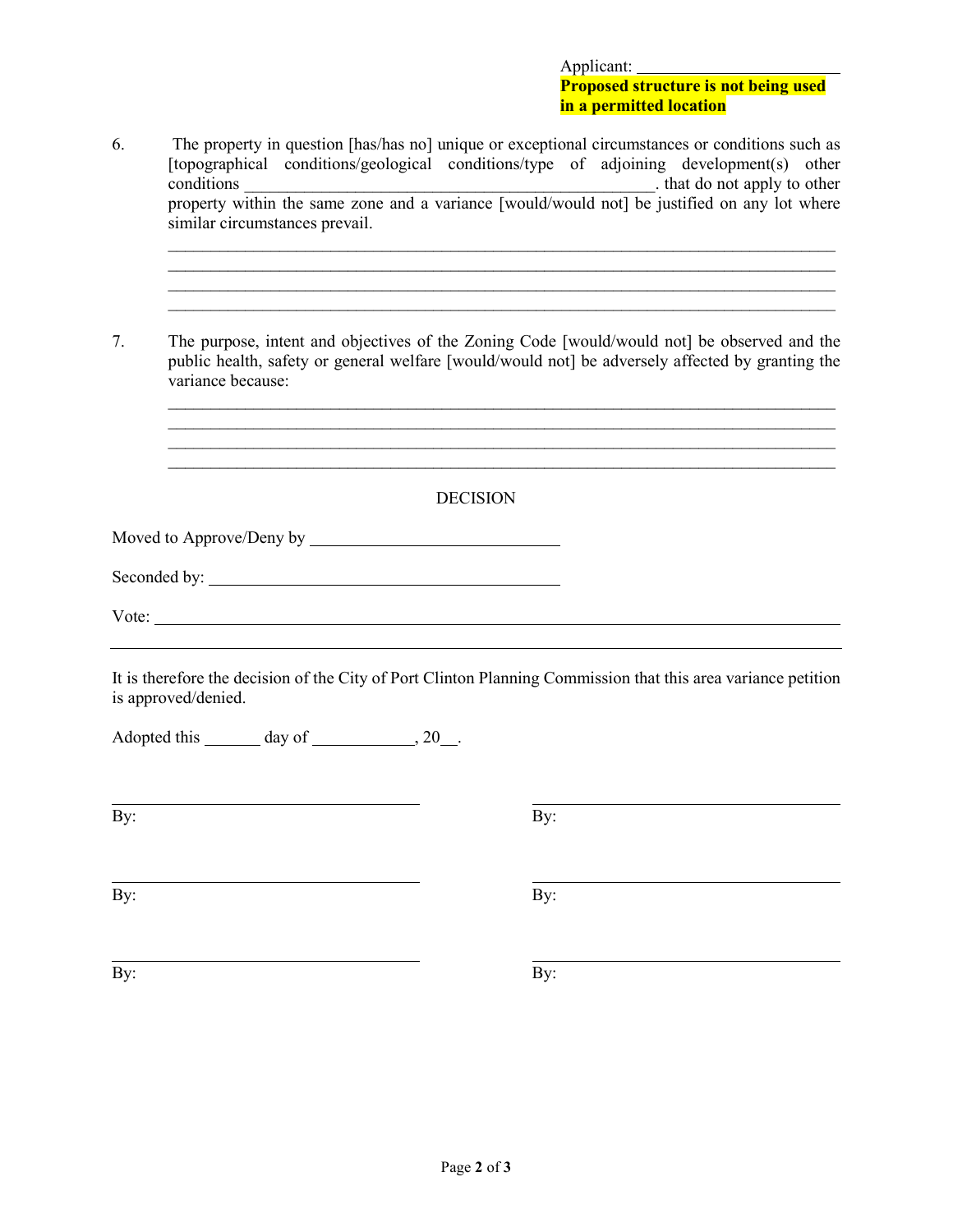Applicant: **Proposed structure is not being used in a permitted location**

### CONDITIONS ON VARIANCE

Conditions accepted by: <br>  $\frac{1}{\text{Application's signature}}$  Date Applicant's signature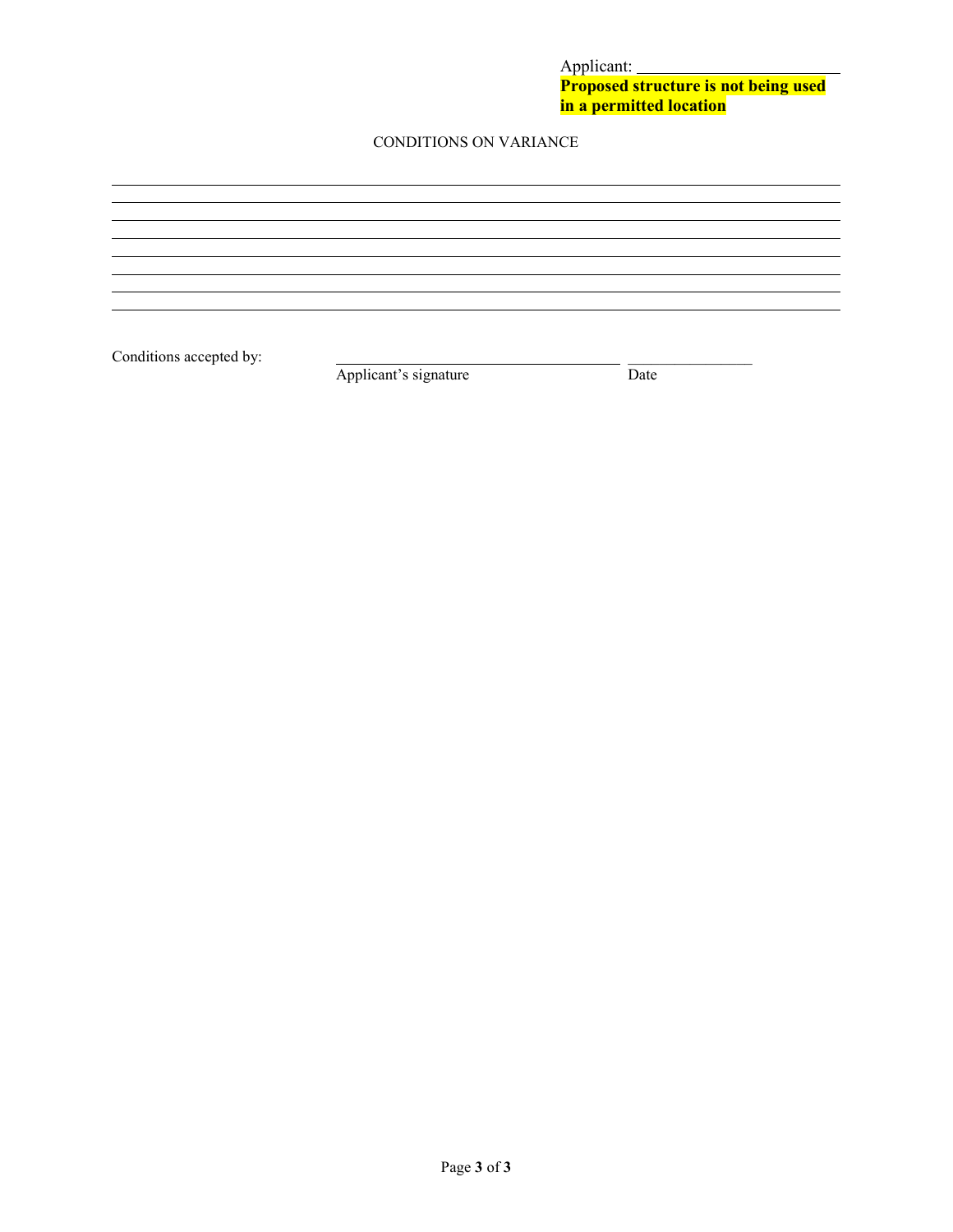### CITY OF PORT CLINTON PLANNING COMMISSION USE VARIANCE FINDINGS OF FACT

The factors or standards to be considered and weighed for an area variance include, but are not limited to the following:

1. Whether the property in question will yield a reasonable return or whether there can be any beneficial use of the property without the variance.

<u> 1989 - Johann Stoff, deutscher Stoffen und der Stoffen und der Stoffen und der Stoffen und der Stoffen und de</u>

<u> 1989 - Johann John Stone, mensk foar it ferskearre fan it ferskearre fan it ferskearre fan it ferskearre fan i</u>

- Whether the variance is substantial.  $2.$
- $3.$ Whether the essential character of the neighborhood would be substantially altered or whether adjoin properties would suffer a substantial detriment as a result of the variance.
- $4.$ Whether the variance would adversely affect the delivery of governmental services (for example: water, sewer, garbage, etc.)
- 5. Whether the property owner purchased the property with knowledge of the zoning restriction.
- 6. Whether the property owner's predicament feasibly can be prevented through some method other than a variance.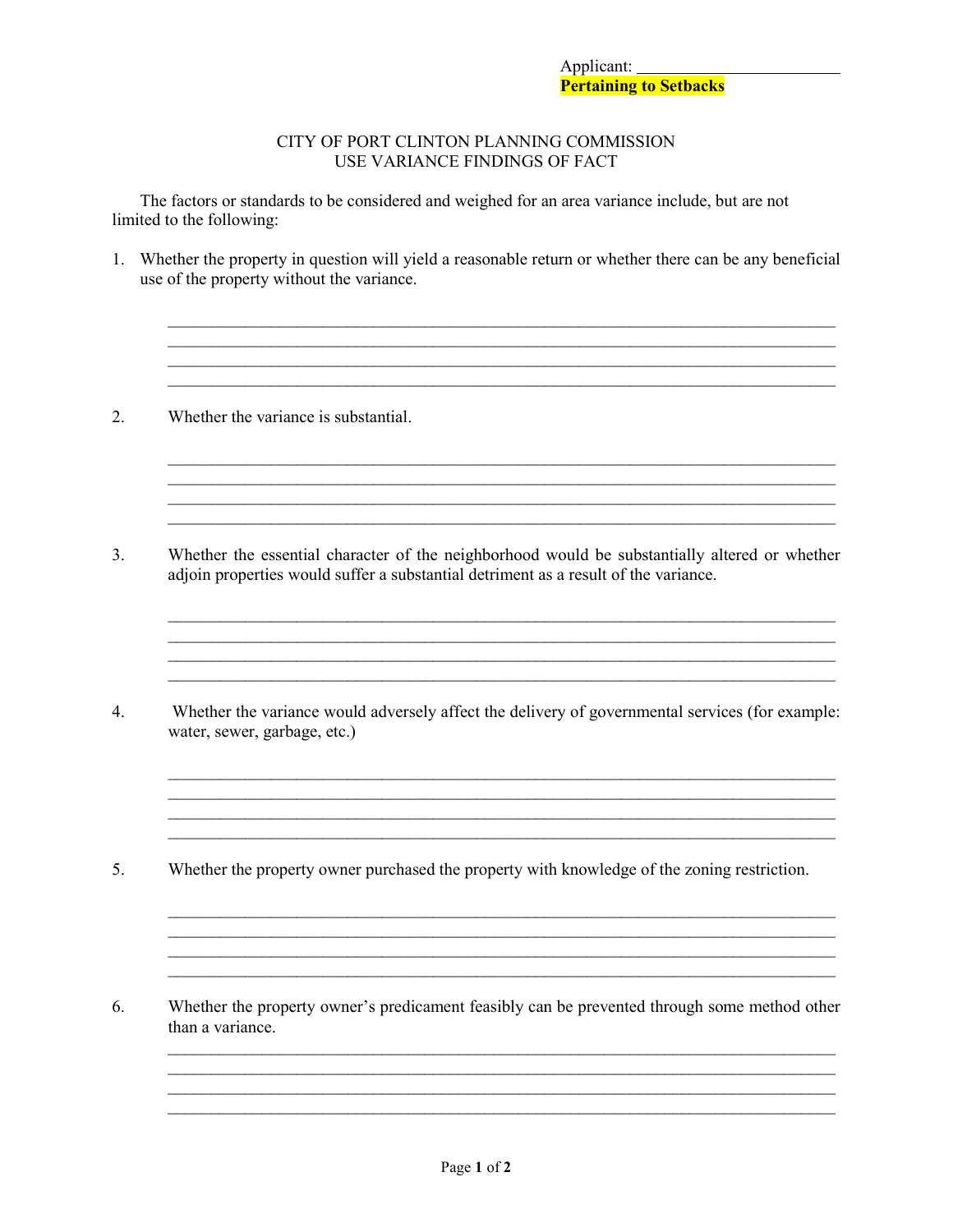| 7.  | Whether the spirit and intent behind the zoning requirements would be observed and substantial<br>justice done by granting the variance. |                               |                                                                                                                       |  |  |
|-----|------------------------------------------------------------------------------------------------------------------------------------------|-------------------------------|-----------------------------------------------------------------------------------------------------------------------|--|--|
|     |                                                                                                                                          |                               | <u> 1989 - Johann Harry Harry Harry Harry Harry Harry Harry Harry Harry Harry Harry Harry Harry Harry Harry Harry</u> |  |  |
|     | <b>DECISION</b>                                                                                                                          |                               |                                                                                                                       |  |  |
|     |                                                                                                                                          |                               |                                                                                                                       |  |  |
|     |                                                                                                                                          |                               |                                                                                                                       |  |  |
|     |                                                                                                                                          | Vote:                         |                                                                                                                       |  |  |
|     | is approved/denied.                                                                                                                      |                               | It is therefore the decision of the City of Port Clinton Planning Commission that this area variance petition         |  |  |
|     | Adopted this _______ day of _____________, 20___.                                                                                        |                               |                                                                                                                       |  |  |
| By: |                                                                                                                                          |                               | By:                                                                                                                   |  |  |
| By: |                                                                                                                                          |                               | By:                                                                                                                   |  |  |
| By: |                                                                                                                                          |                               | By:                                                                                                                   |  |  |
|     |                                                                                                                                          | <b>CONDITIONS ON VARIANCE</b> |                                                                                                                       |  |  |
|     |                                                                                                                                          |                               |                                                                                                                       |  |  |
|     |                                                                                                                                          |                               |                                                                                                                       |  |  |
|     |                                                                                                                                          |                               |                                                                                                                       |  |  |
|     | Conditions accepted by:                                                                                                                  | Applicant's signature         |                                                                                                                       |  |  |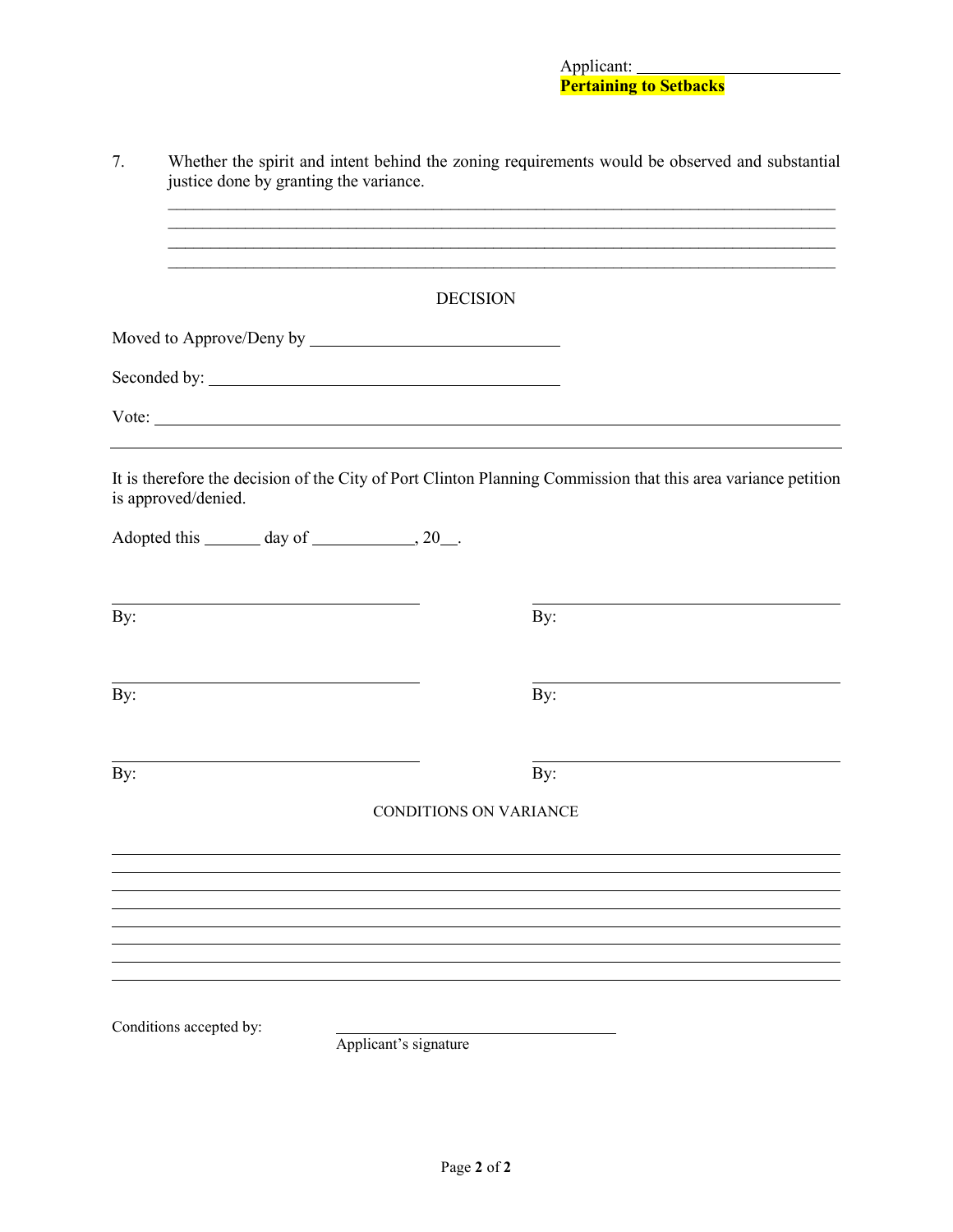# **CHAPTER 1309**

### **Fences**

- **1309.01 Definitions. 1309.02 Permitted fences. 1309.03 Swimming pools. 1309.04 Restricted fences. 1309.05 Similar fences. 1309.06 Corner or through lot. 1309.07 Maintenance. 1309.08 Permit. 1309.09 Inspection.**
- **1309.10 Request for variance.**
- **1309.99 Penalty.**

## CROSS REFERENCES

Power to regulate - see Ohio R.C. 715.27 Required around junkyards - see Ohio R.C. 4737.05 et seq. Buffering requirements - see P. & Z. 1147.04

## **1309.01 DEFINITIONS.**

(a) "Fence" means any structure composed of wood, iron, steel, shrubbery, hedges or other material erected in such a manner and position as to enclose or partially enclose any premises or any part of any premises. Trellises or other structures supporting or for the purpose of supporting vines, flowers, and other vegetation when erected in such a position as to enclose any premises or any part of any premises shall be included within this definition. Structures erected other than on lot lines or in close proximity to lot lines, which have solely an ornamental purpose and which do not in fact serve the purpose of enclosing or partially enclosing premises or of separating premises from adjoining premises, shall not be included within this definition.

(b) "Privacy fence" means a fence made to inhibit public view and provide seclusion and, when viewed at an angle, has very little, if any, of the area of its vertical plane (the area within a rectangular outline enclosing all parts of the fence in its vertical plane) open to light or air. Examples of privacy fences may include:

- (1) Basket weave or woven fence. A fence made of interwoven strips or slats of flexible or semi-flexible material in which the pattern has the appearance of a plaited basket.
- (2) Louver or ventilating fence. A fence made of a series of slats placed at an angle or positioned so as to provide air but to deflect light perpendicular to its vertical plane.
- (3) Stockade or Palisade fence. A fence constructed with a row of large pointed stakes placed upright against each other having more than fifty percent (50%) of the area of its vertical plane closed to light or air.

(c) "Open ornamental fence" means a fence usually made of wood constructed for its beauty or decorative effect and, when viewed at an angle, one would have the ability to see through the fence to the adjoining property. Examples of open ornamental fences may include:

- (1) Rail or split rail fence. A fence constructed of narrow, whole or split, wooden timbers placed horizontally between upright supporting posts.
- (2) Picket fence. An open fence made of upright pales or slats.
- (3) Shadow box fence. A fence constructed of boards placed vertically and alternately from one side of the supporting members to the other side of the supporting members, leaving equal space between the boards on both sides. No overlapping of boards shall be allowed. The supporting members shall be a minimum of 4 inches wide with the supporting posts being a minimum of 4 inches by 4 inches.

(d) "Chain link fence" means a fence usually made of metal consisting of loops of wire interconnected in a series of joined links.

(e) "Barbed wire fence" means a fence made with metal wire having sharp points or barbs along its length. (Ord. 33-05. Passed 11-8-05.)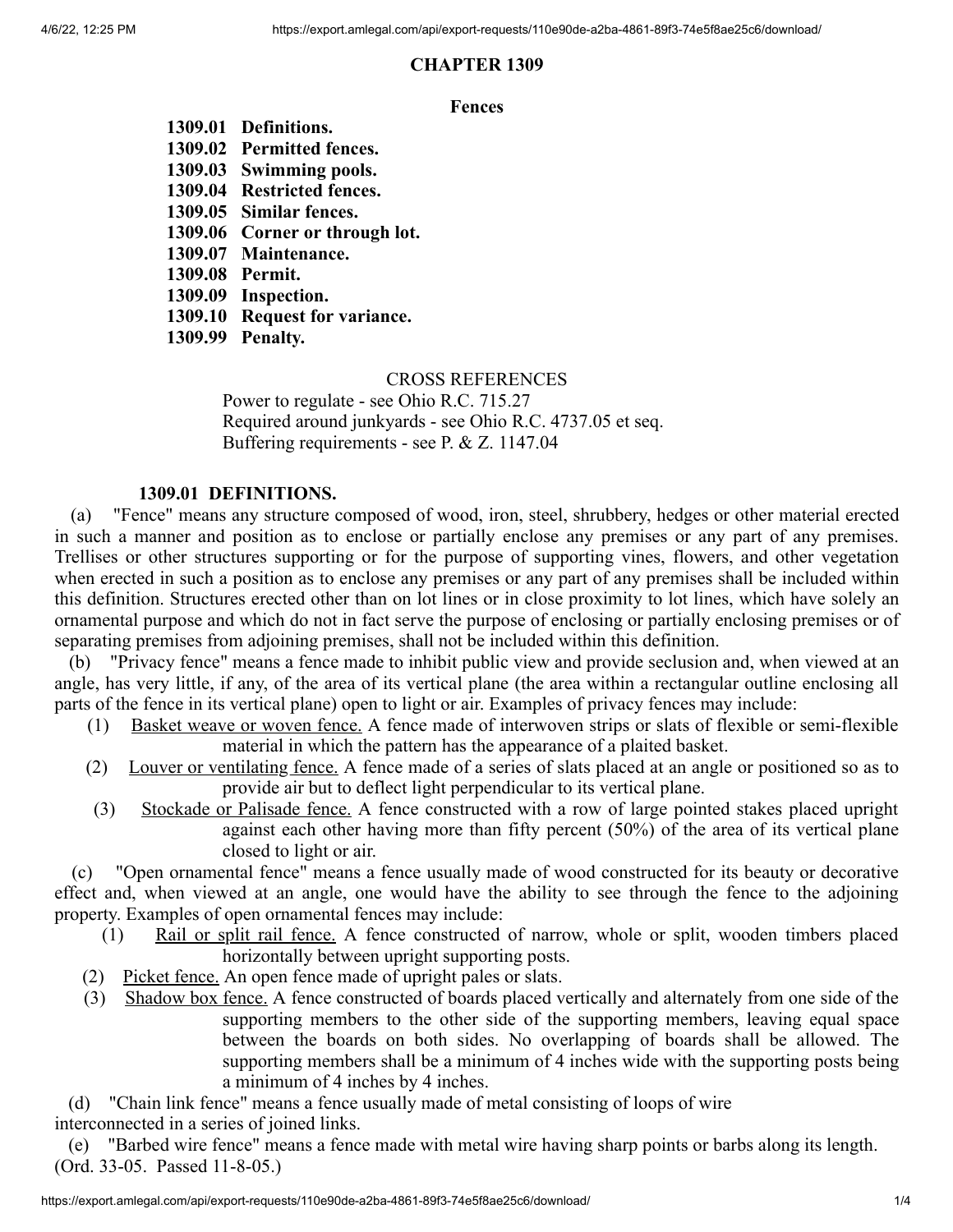# **1309.02 PERMITTED FENCES.**

Fences shall be permitted in required yards as follows unless an unpierced masonry wall is required pursuant to Chapter 1147 of the Planning and Zoning Code and such fences would be in conflict thereof. In such event, the Planning and Zoning Code shall control. For all types of fences, a minimum setback of five feet from any public alley shall be required.

- (a) Open ornamental fences shall be permitted at public facilities and residential zoning districts.
	- (1) Front yards. Open ornamental fences may be erected in front yards parallel to the building line to a height not exceeding forty two inches above the natural grade, provided however, that rail or split rail fences may be erected in front yards parallel to and on or approximately on the common property line, but not nearer than one foot to the street right of way.
	- (2) Side and rear yards. Open ornamental fences may be erected in side and rear yards parallel to and on, or approximately on, the common property line to a height of not more than five feet above the natural grade.
- (b) Chain link fences shall be permitted in all zoning districts only in rear and side yards. Such fences may be erected parallel to and on, or approximately on, the common property line to a height not exceeding five feet above the natural grade.
- (c) Privacy fences shall be permitted in all zoning districts only in rear yards. Such fences may be erected parallel to and on, or approximately on, the common property line to a height not exceeding six feet in height above the natural grade.
- (d) Shrubbery or hedges shall be permitted in public facilities and residential zoning districts.
	- (1) Front yards. Shrubbery, hedges, or landscaping may be permitted in front yards parallel to the building line to a height not exceeding three feet, but not nearer than one foot to the street right of way. All shrubbery, hedges, or landscaping so placed shall be kept trimmed and maintained so as not to interfere with the line of sight for any vehicular traffic and so as not to hinder, obstruct, or interfere with the full use of any sidewalk or other public right of way.
	- (2) Side and rear yards. Shrubbery, hedges, or landscaping may be permitted in side and rear yards parallel to and on, or approximately on, the common property line to a height of not more than five feet, except that when a side yard or a rear yard is adjacent to any alley or other public right-of-way, the shrubbery, hedges, or landscaping shall be set back five feet from the property line, and the shrubbery, hedges, or landscaping shall be kept trimmed and maintained so as not to interfere with the line of sight of vehicular traffic or encroach into the right-of- way of the alley or other public right-of-way.
- (e) A fence shall not be located within three feet of a utility box, manhole or other apparatus that may be used for maintenance of a utility. Fences placed on utility easements shall provide access to any manhole, utility box, clean out or other apparatus that may be used from time to time for maintenance of the utility. When a fence obstructs access to a utility box, manhole or other public apparatus for maintaining utilities, or obstructs the proper flow of water in a drainage easement, the owner shall be required to remove and replace such fence at his/her expense without remuneration from the City. This section shall not prohibit the City from removing any fence located in a utility or drainage easement that obstructs a utility box, manhole or other apparatus or obstructs the proper flow of water.
	- (Ord. 33-05. Passed 11-8-05.)

# **1309.03 SWIMMING POOLS.**

Swimming pools located within the corporate limits of the City shall be surrounded by a fence not less than four feet in height, and all openings, doorways and entrances into such pool area shall be equipped with gates of equal height with the fence, which gates shall be provided with latches. Aboveground pools shall not be included within the definition of "swimming pool" in this section.

(Ord. 29-77. Passed 9-13-77.)

# **1309.04 RESTRICTED FENCES.**

Barbed wire fences, stockade or electrified fences are hereby prohibited. (Ord. 29-77. Passed 9-13-77.)

# **1309.05 SIMILAR FENCES.**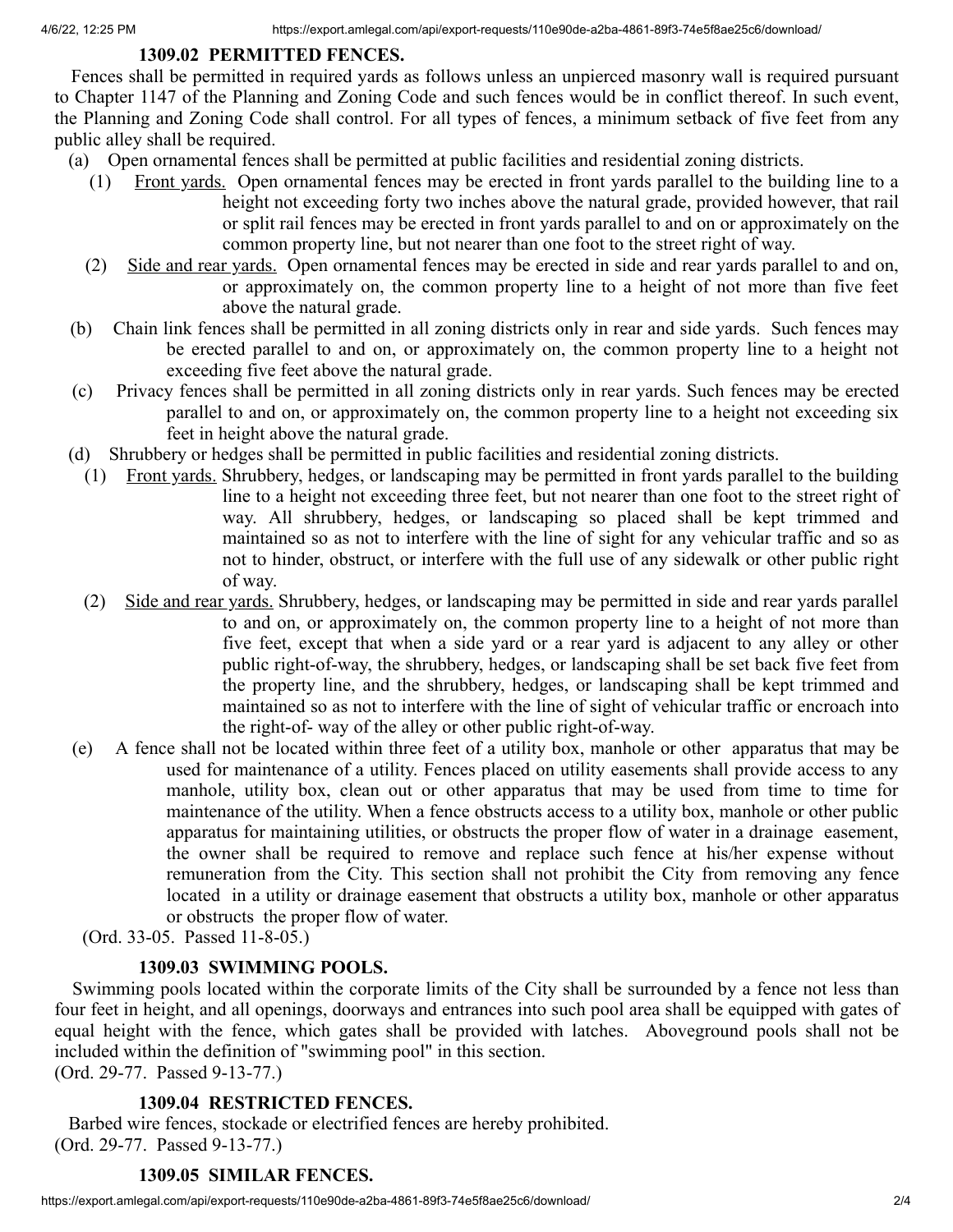The Safety-Service Director may permit other fences which are similar in character and design to one or more of the above permitted fences.

(Ord. 29-77. Passed 9-13-77.)

## **1309.06 CORNER OR THROUGH LOT.**

Where a rear or side yard abuts a street, fences otherwise permitted in side or rear yards shall not extend into required yards, provided however, that this provision shall not prohibit permitted rail or split rail fences erected in such side or rear yards parallel to and not nearer than one foot to the side or rear property line, at a height not to exceed three feet above the natural grade. (Ord. 29-77. Passed 9-13-77.)

### **1309.07 MAINTENANCE.**

All fences shall be maintained in good condition, be structurally sound, safe and attractively finished at all times. Grounds between fences and property lines shall be well maintained at all times. Any fence permitted on the property line shall be designed, constructed and finished so that the supporting members thereof shall face the property of the owner of the fence. If a fence does not meet these standards, the owner of the property with the fence shall be subject to the penalty of Section 1309.99.

(Ord. 33-05. Passed 11-8-05.)

## **1309.08 PERMIT.**

(a) Any fence which may be permitted shall require the issuance of a permit by the Safety-Service Director or a designated representative after the same has been approved by him. A fence permit shall be granted only upon the basis or representation made by clear drawings and specifications accurately indicating the location, kind of material and full dimensions in figures of such fence. The representations shall be made on forms furnished by the Safety-Service Director, and shall be signed by the owner of the property on which the fence is located.

(b) If the fence described in the fence permit has not been substantially completed within six months of the date of issuance, the permit shall expire and be revoked by the Safety- Service Director or his designated representative. No further work shall proceed on the fence until a new fence permit has been obtained. If a new fence permit is not obtained within 90 days of the expiration of the permit, upon the written demand of the Safety-Service Director, all portions of the fence which were installed shall be removed by the owner of the property.

(c) A permit fee for the erection of a fence, as set by Council, shall be paid prior to the issuance of a permit. (Ord. 33-05. Passed 11-8-05.)

### **1309.09 INSPECTION.**

Each property owner shall determine property lines and ascertain that the fence thus constructed does not deviate from the plans as approved by the Safety-Service Director issuing permits, and such fence does not encroach upon another lot or parcel of land. The City shall furnish such inspection as is deemed necessary to determine that such fence is constructed in accordance with plans submitted for permit, provided however, that the issuance of such permit by the City shall not be construed as to mean the City has determined such fence is not encroaching upon another lot, nor shall it relieve the property owner of the duty imposed upon him herein. (Ord. 29-77. Passed 9-13-77.)

## **1309.10 REQUEST FOR VARIANCE.**

(a) Application for Variance. An application for a variance may be taken by any property owner, including a tenant, from the provisions and requirements of this chapter. The application shall be to the Board of Zoning Appeals (hereinafter referred to as the Board). The application shall be filed with the Administrative office of the Board, who shall transmit the same to the Board. A fee as established by Council shall accompany any application for a variance.

(b) Variance by Board. No variance shall be granted unless the board finds that all of the following facts and conditions exist:

- (1) That special circumstances or conditions apply to the subject property that do not apply generally to other properties in the same zoning district.
- (2) That the special circumstances or conditions are not the result of the actions of the property owner or applicant.
- (3) That the special circumstances or conditions make it necessary that a variance be granted to preserve a substantial property right of the applicant which is possessed by owners of other property in the same zoning district.